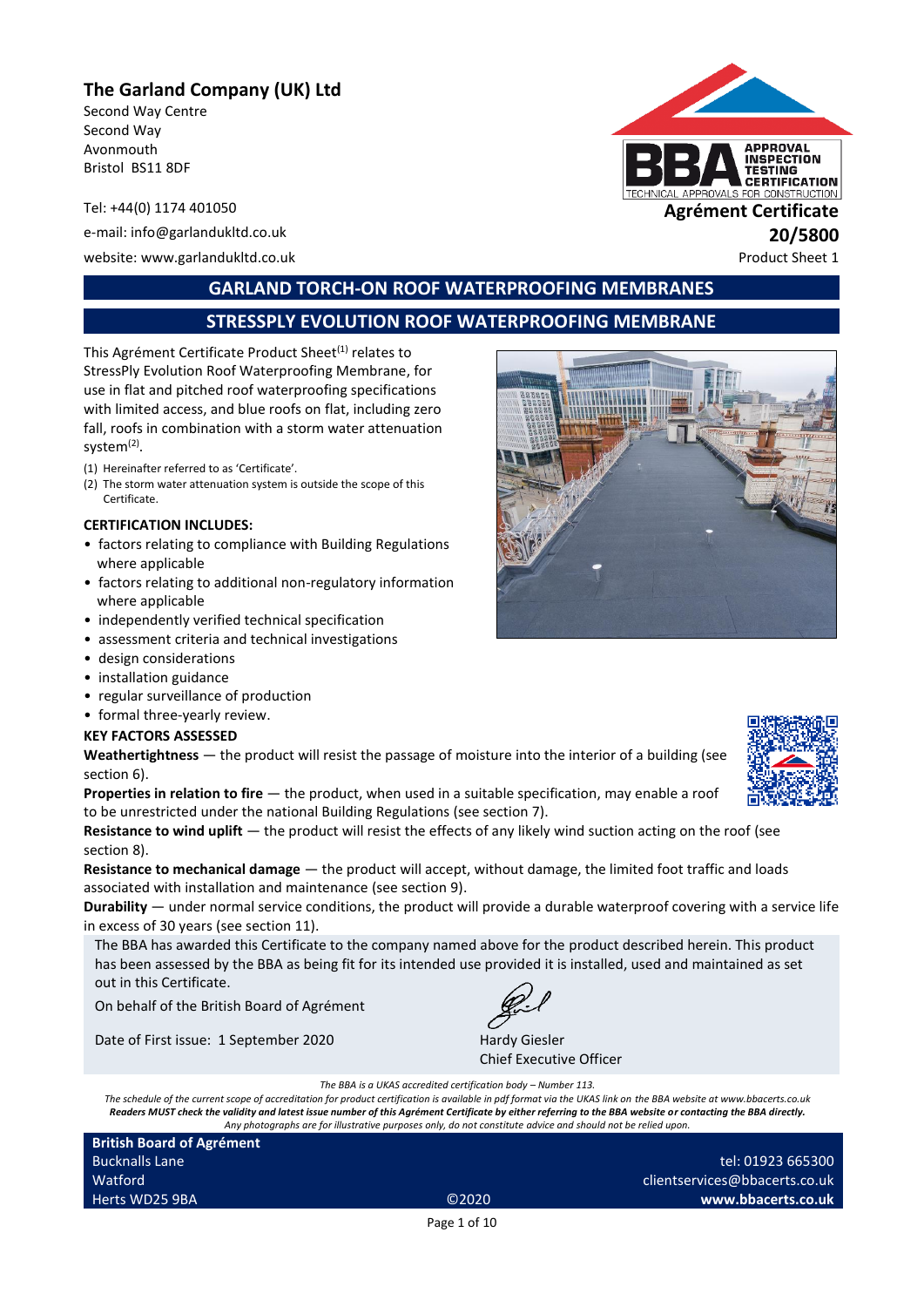# **Regulations**

In the opinion of the BBA, StressPly Evolution Roof Waterproofing Membrane, if installed, used and maintained in accordance with this Certificate, can satisfy or contribute to satisfying the relevant requirements of the following Building Regulations (the presence of a UK map indicates that the subject is related to the Building Regulations in the region or regions of the UK depicted):

|                                             |                                                       | The Building Regulations 2010 (England and Wales) (as amended)                                                                                                                                                                                                                                                  |  |
|---------------------------------------------|-------------------------------------------------------|-----------------------------------------------------------------------------------------------------------------------------------------------------------------------------------------------------------------------------------------------------------------------------------------------------------------|--|
| <b>Requirement:</b><br>Comment:             | B4(1)                                                 | <b>External fire spread</b><br>The product is restricted by this Requirement in some circumstances. See section 7.5 of<br>this Certificate.                                                                                                                                                                     |  |
| <b>Requirement:</b><br>Comment:             | B4(2)                                                 | <b>External fire spread</b><br>On a suitable substructure, the product can enable a roof to be unrestricted under this<br>Requirement. See sections 7.1, 7.2, 7.3 (Wales only) and 7.4 of this Certificate.                                                                                                     |  |
| <b>Requirement:</b><br>Comment:             | C2(b)                                                 | <b>Resistance to moisture</b><br>The product, including joints, will enable a roof to satisfy this Requirement. See section 6<br>of this Certificate.                                                                                                                                                           |  |
| <b>Regulation:</b><br>Comment:              | 7(1)                                                  | <b>Materials and workmanship</b><br>The product is acceptable. See section 11.1 and the Installation part of this Certificate.                                                                                                                                                                                  |  |
|                                             | The Building (Scotland) Regulations 2004 (as amended) |                                                                                                                                                                                                                                                                                                                 |  |
| <b>Regulation:</b><br>Comment:              | 8(1)(2)                                               | Durability, workmanship and fitness of materials<br>The use of the product satisfies the requirements of this Regulation. See sections 10.1<br>and 11.1 and the Installation part of this Certificate.                                                                                                          |  |
| <b>Regulation:</b><br>Standard:<br>Comment: | 9<br>2.8                                              | <b>Building standards applicable to construction</b><br>Spread from neighbouring buildings<br>The product, when applied to a suitable substructure, can be regarded as having low<br>vulnerability under clause 2.8.1 <sup>(1)(2)</sup> of this Standard. See sections 7.1, 7.2 and 7.4 of this<br>Certificate. |  |
| Standard:<br>Comment:                       | 3.10                                                  | Precipitation<br>The product, including joints, will enable a roof to satisfy the requirements of this<br>Standard, with reference to clauses 3.10.1 <sup>(1)</sup> and 3.10.7 <sup>(1)</sup> . See section 6 of this<br>Certificate.                                                                           |  |
| Standard:<br>Comment:                       | 7.1(a)                                                | Statement of sustainability<br>The product can contribute to meeting the relevant requirements of Regulation 9,<br>Standards 1 to 6 and therefore will contribute to a construction meeting a bronze level<br>of sustainability as defined in this Standard.                                                    |  |
| <b>Regulation:</b><br>Comment:              | 12                                                    | <b>Building standards applicable to conversions</b><br>Comments in relation to the product under Regulation 9, Standards 1 to 6 also apply to<br>this Regulation, with reference to clause 0.12.1 $^{(1)(2)}$ and Schedule 6 $^{(1)(2)}$ .                                                                      |  |
|                                             |                                                       | (1) Technical Handbook (Domestic).<br>(2) Technical Handbook (Non-Domestic).                                                                                                                                                                                                                                    |  |
|                                             |                                                       | The Building Regulations (Northern Ireland) 2012 (as amended)                                                                                                                                                                                                                                                   |  |
| <b>Regulation:</b>                          | 23(a)(i)                                              | <b>Fitness of materials and workmanship</b>                                                                                                                                                                                                                                                                     |  |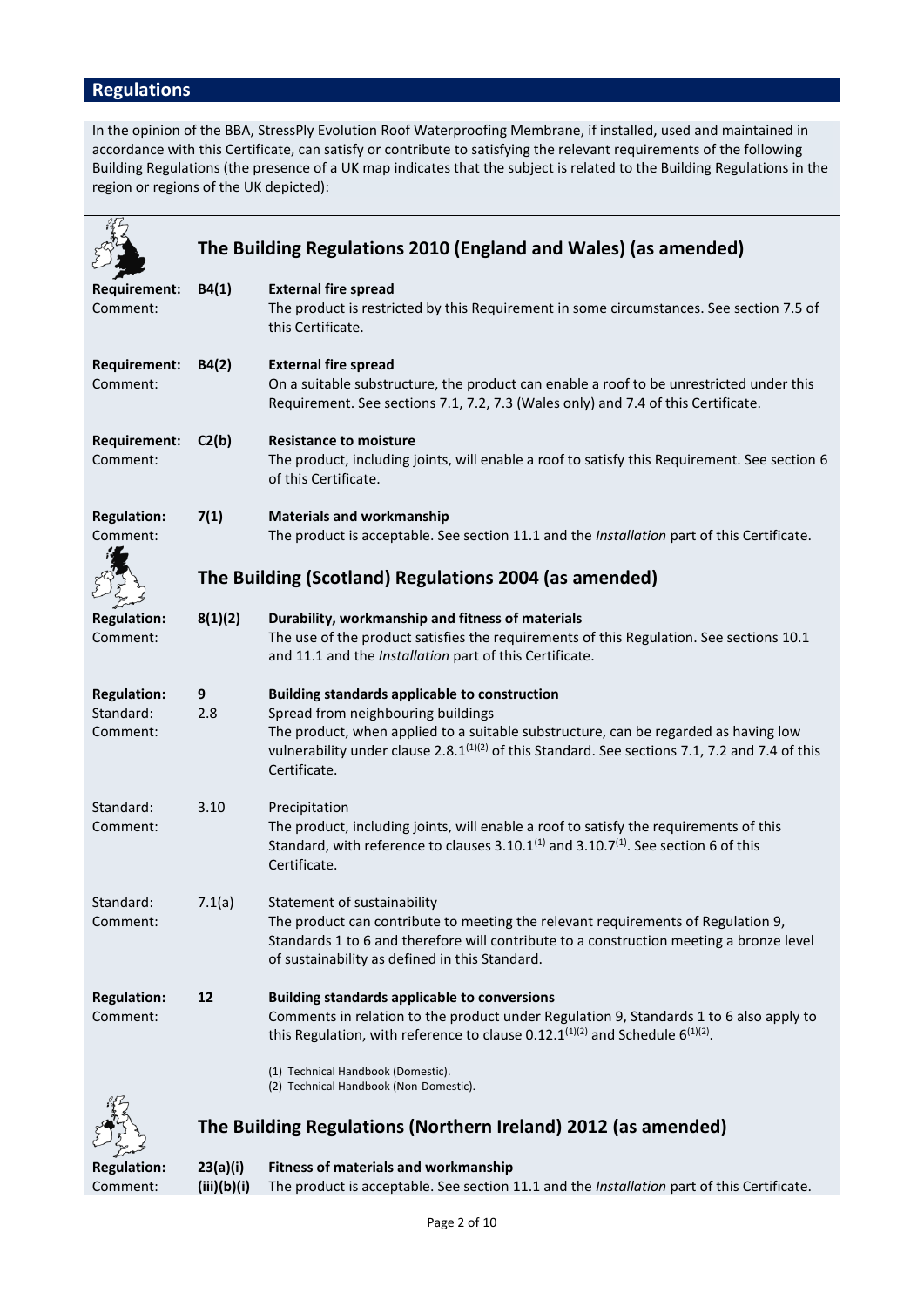| <b>Regulation:</b><br>Comment: | 28(b) | Resistance to moisture and weather<br>The product, including joints, will enable a roof to satisfy the requirements of this<br>Regulation. See section 6 of this Certificate.                                     |
|--------------------------------|-------|-------------------------------------------------------------------------------------------------------------------------------------------------------------------------------------------------------------------|
| <b>Regulation:</b><br>Comment: | 36(b) | <b>External fire spread</b><br>On a suitable substructure, the use of the product can enable a roof to be unrestricted<br>under the requirements of this Regulation. See sections 7.1 to 7.4 of this Certificate. |

## **Construction (Design and Management) Regulations 2015 Construction (Design and Management) Regulations (Northern Ireland) 2016**

Information in this Certificate may assist the client, designer (including Principal Designer) and contractor (including Principal Contractor) to address their obligations under these Regulations.

See sections: 1 *Description* (1.2) and 3 *Delivery and site handling* (3.3) of this Certificate.

#### **Additional Information**

#### **NHBC Standards 2020**

In the opinion of the BBA, StressPly Evolution Roof Waterproofing Membrane, if installed, used and maintained in accordance with this Certificate, can satisfy or contribute to satisfying the relevant requirements in relation to *NHBC Standards*, Chapter 7.1, *Flat roofs and balconies*.

The NHBC Standards do not cover the use of the product in the refurbishment of existing roofs.

### **CE marking**

The Certificate holder has taken the responsibility of CE marking the product, in accordance with harmonised European Standard EN 13707 : 2013.

### **Technical Specification**

### **1 Description**

1.1 StressPly Evolution Roof Waterproofing Membrane is a torch-on capsheet comprising styrene-butadiene-styrene (SBS) copolymer modified bitumen sheet with a non-woven polyester reinforcement (250 g·m<sup>-2</sup>) and a mineral finish on the upper surface and a thermofusible film on the lower surface.

1.2 The product is manufactured to the nominal characteristics given in Table 1.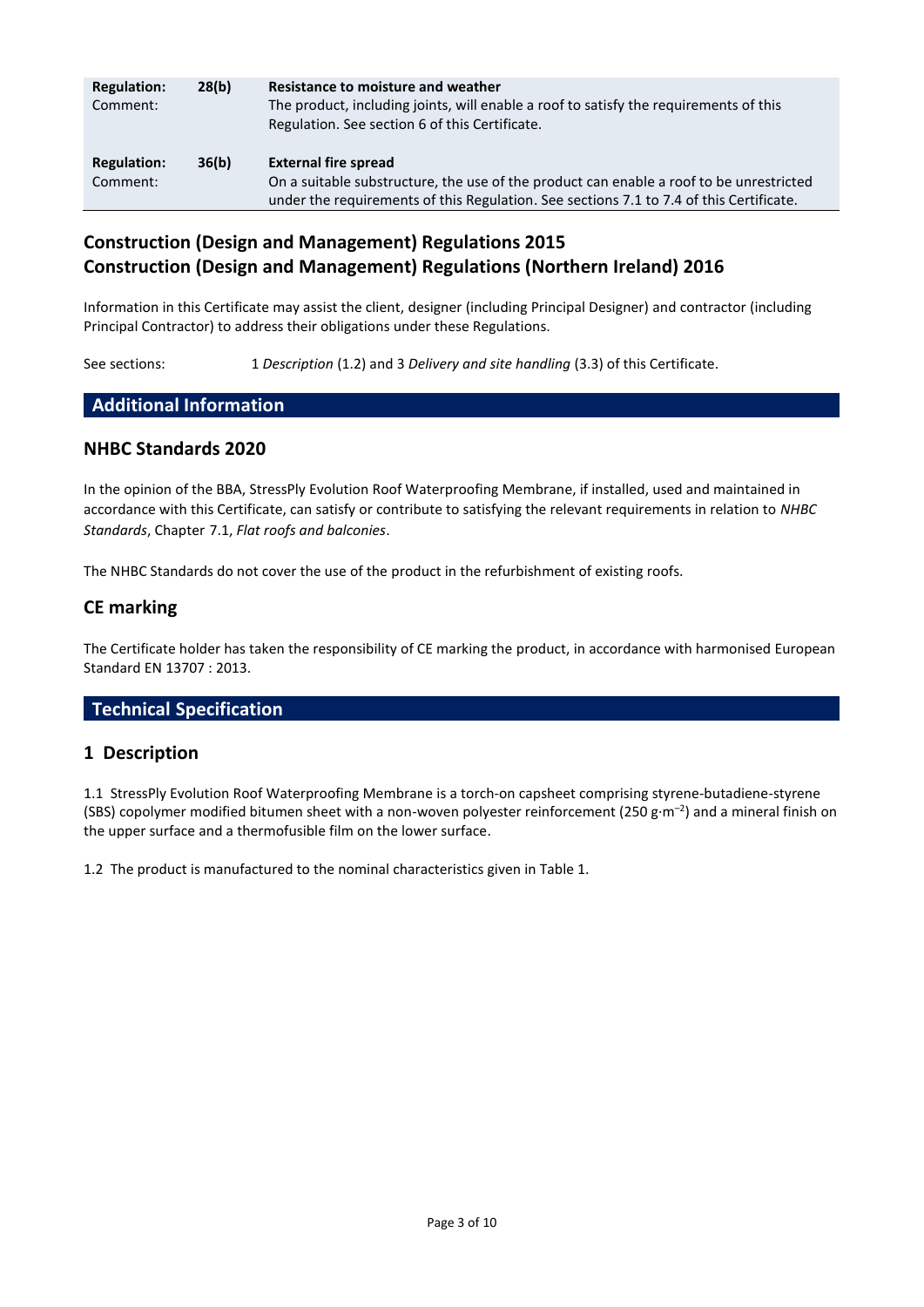| Table 1 Nominal characteristics    |                        |  |  |  |  |
|------------------------------------|------------------------|--|--|--|--|
| Characteristic (unit)              | StressPly Evolution    |  |  |  |  |
| Thickness (mm)                     | 4.6                    |  |  |  |  |
| Roll width (m)                     | 1                      |  |  |  |  |
| Roll length (m)                    | 6                      |  |  |  |  |
| Roll weight (kg)                   | 33                     |  |  |  |  |
| Mass per unit area ( $kg·m^{-2}$ ) | 5.5                    |  |  |  |  |
| Watertightness - one metre head    | pass                   |  |  |  |  |
| Tensile strength (N per 50 mm)     |                        |  |  |  |  |
| longitudinal direction             | $1000 \pm 20\%$        |  |  |  |  |
| transverse direction               | $800 \pm 20\%$         |  |  |  |  |
| Elongation (%)                     |                        |  |  |  |  |
| longitudinal direction             | $40 \pm 15$            |  |  |  |  |
| transverse direction               | $40 \pm 15$            |  |  |  |  |
| Resistance to tear $-$ nail (N)    |                        |  |  |  |  |
| longitudinal direction             | $450 \pm 10\%$         |  |  |  |  |
| transverse direction               | $450 \pm 10\%$         |  |  |  |  |
| Low temperature flexibility (°C)   | $-25$                  |  |  |  |  |
| Flow resistance (°C)               | 100                    |  |  |  |  |
| Dimensional stability (%)          | ± 0.3                  |  |  |  |  |
| Resistance to impact (mm)          | 1000                   |  |  |  |  |
| Static loading (kg)                | 20                     |  |  |  |  |
| Mineral finish colour              | brown or charcoal grey |  |  |  |  |

1.3 Garland Garla-Prime is a bitumen primer for preparation of concrete, masonry and metal substrates prior to the application of the product.

1.4 The Garland Company (UK) Ltd supply a range of ancillary products for use in conjunction with the membrane, but which are outside the scope of this Certificate, including:

- Garland StressPly Flex SA for use in detailing/flashing in areas such as upstands to pitched roof eaves. The product is a self-adhesive non-flame version of StressPly Evolution Roof Waterproofing Membrane
- Garland Torch Flex Ultra-Vent an elastomer modified bitumen, torch-on underlay with vapour dispersion technology
- Garland Torch Evolution Base Sheet an elastomer modified bitumen, fully bonded torch-on underlay
- Garland SA Flex Base Sheet an elastomer modified bitumen, self-adhesive underlay
- Garland Torch Flex Vapour Barrier an elastomer modified bitumen, torch-on vapour control layer (vcl) reinforced with 200 gsm woven glass and aluminium/polyester foil
- Garland SA Flex Vapour Barrier an elastomer modified bitumen, self-adhesive vcl reinforced with 200 gsm woven glass and aluminium/polyester foil
- Garland SA Contact Primer an SBS primer for use in preparing substrates prior to the installation of self-adhesive membranes
- Garland Insul-Lock a polyurethane adhesive for bonding insulation
- Garland Insul-Bond a two-part quick curing polyurethane adhesive for bonding insulation
- Garland Insul-Pro a canister based polyurethane adhesive for bonding insulation.

#### **2 Manufacture**

2.1 The product is manufactured by traditional methods for producing bitumen membranes.

2.2 As part of the assessment and ongoing surveillance of product quality, the BBA has:

- agreed with the manufacturer the quality control procedures and product testing to be undertaken
- assessed and agreed the quality control operated over batches of incoming materials
- monitored the production process and verified that it is in accordance with the documented process
- evaluated the process for management of nonconformities
- checked that equipment has been properly tested and calibrated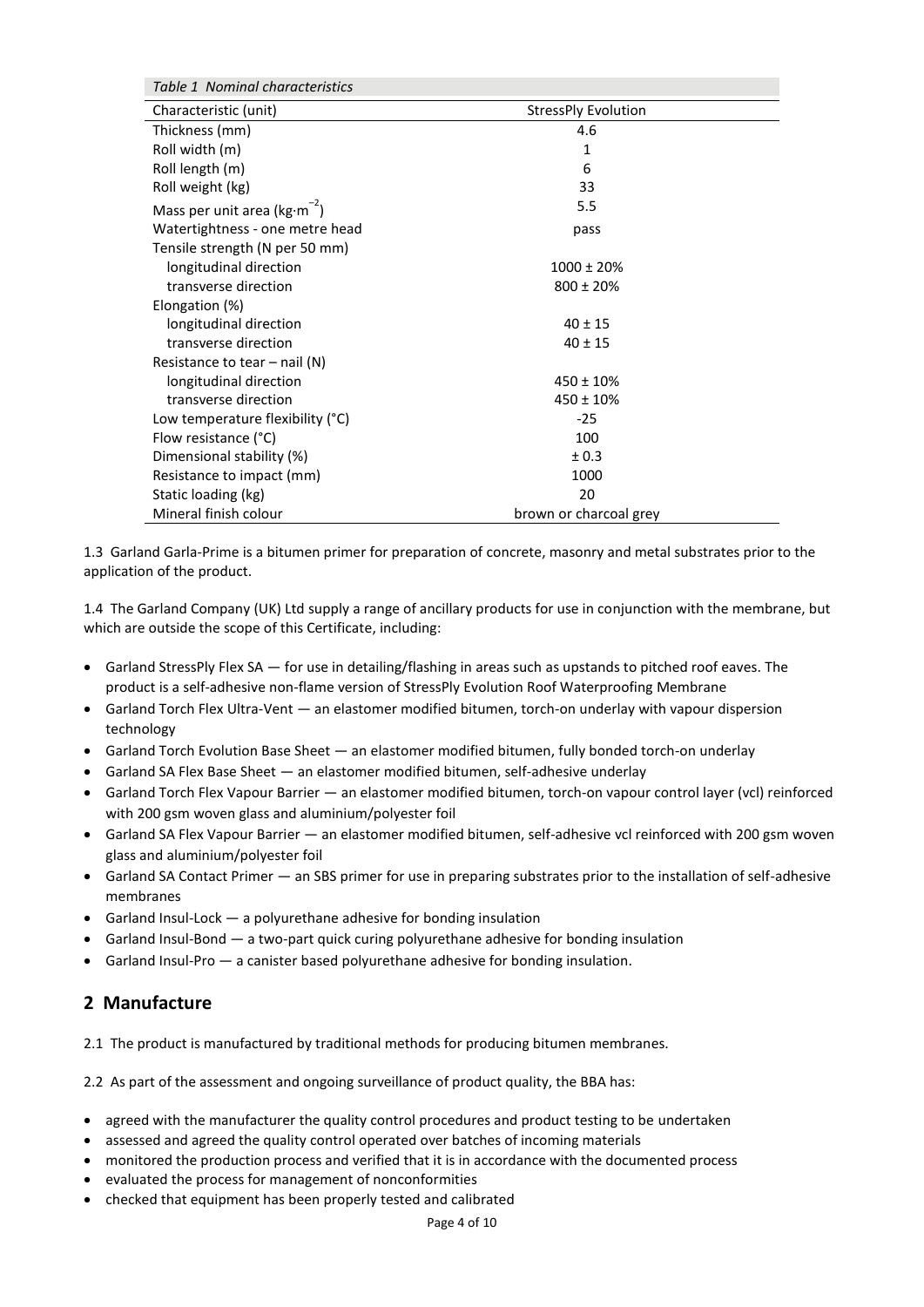undertaken to carry out the above measures on a regular basis through a surveillance process, to verify that the specifications and quality control operated by the manufacturer are being maintained.

## **3 Delivery and site handling**

3.1 The product is delivered to site in rolls secured with adhesive tape bands bearing the product name, the Certificate holder's name and the BBA logo incorporating the number of this Certificate. The rolls are packed on pallets and shrink wrapped in polythene.

3.2 Rolls should be stored upright on a clean, level surface, away from excessive heat and under cover.

3.3 The Certificate holder has taken the responsibility of classifying and labelling the product under the *CLP Regulation (EC) No 1272/2008 on the classification, labelling and packaging of substances and mixtures.* Users must refer to the relevant Safety Data Sheet(s).

## **Assessment and Technical Investigations**

The following is a summary of the assessment and technical investigations carried out on StressPly Evolution Roof Waterproofing Membrane.

#### **Design Considerations**

### **4 General**

4.1 StressPly Evolution Roof Waterproofing Membrane is satisfactory for use as a top layer (capsheet) in a partially or fully bonded waterproofing system on flat or pitched roofs with limited access, and blue roofs on flat specifications, including zero fall roofs, in combination with a storm water attenuation system<sup>(1)</sup>.

(1) The storm water attenuation system is outside the scope of this Certificate.

4.2 Decks to which the product is to be applied must comply with the relevant requirements of BS 6229 : 2018, BS 8217 : 2005 and, where appropriate, *NHBC Standards* 2020, Chapter 7.1.

4.3 Blue roofs are defined for the purpose of this Certificate as flat, including zero fall, roofs designed to allow controlled attenuation of rain fall during heavy and storm events, as part of sustainable urban drainage systems (SUDS). Guidance on the design of blue roofs is available in *NFRC Technical Guidance Note for the construction and design of Blue Roofs – Roofs and podiums with controlled temporary water attenuation*.

4.4 Limited access roofs are defined for the purpose of this Certificate as those subjected only to pedestrian traffic for maintenance of the roof covering, cleaning of gutters, etc. Where traffic in excess of this is envisaged, such as pedestrian access roofs, additional protection must be provided (see section 10 of this Certificate and the relevant clauses of the Certificate holder's installation instructions).

4.5 Flat roofs are defined for the purpose of this Certificate as those having a minimum finished fall of 1:80. For design purposes, twice the minimum finished fall should be assumed unless a detailed analysis of the roof is available, including overall and local deflection, direction of falls, etc.

4.6 Pitched roofs are defined for the purpose of this Certificate as those having a fall in excess of 1:6.

4.7 Zero fall roofs are defined for the purpose of this Certificate as those having a finished fall which can vary between 0 and 1:80. Reference should also be made to appropriate clauses in Liquid Roofing and Waterproofing Association (LRWA) Note 7 – *Specifier Guidance for Flat Roof Falls.*

4.8 On zero fall roofs it is particularly important to identify the correct drainage points to ensure that the drainage provided is effective.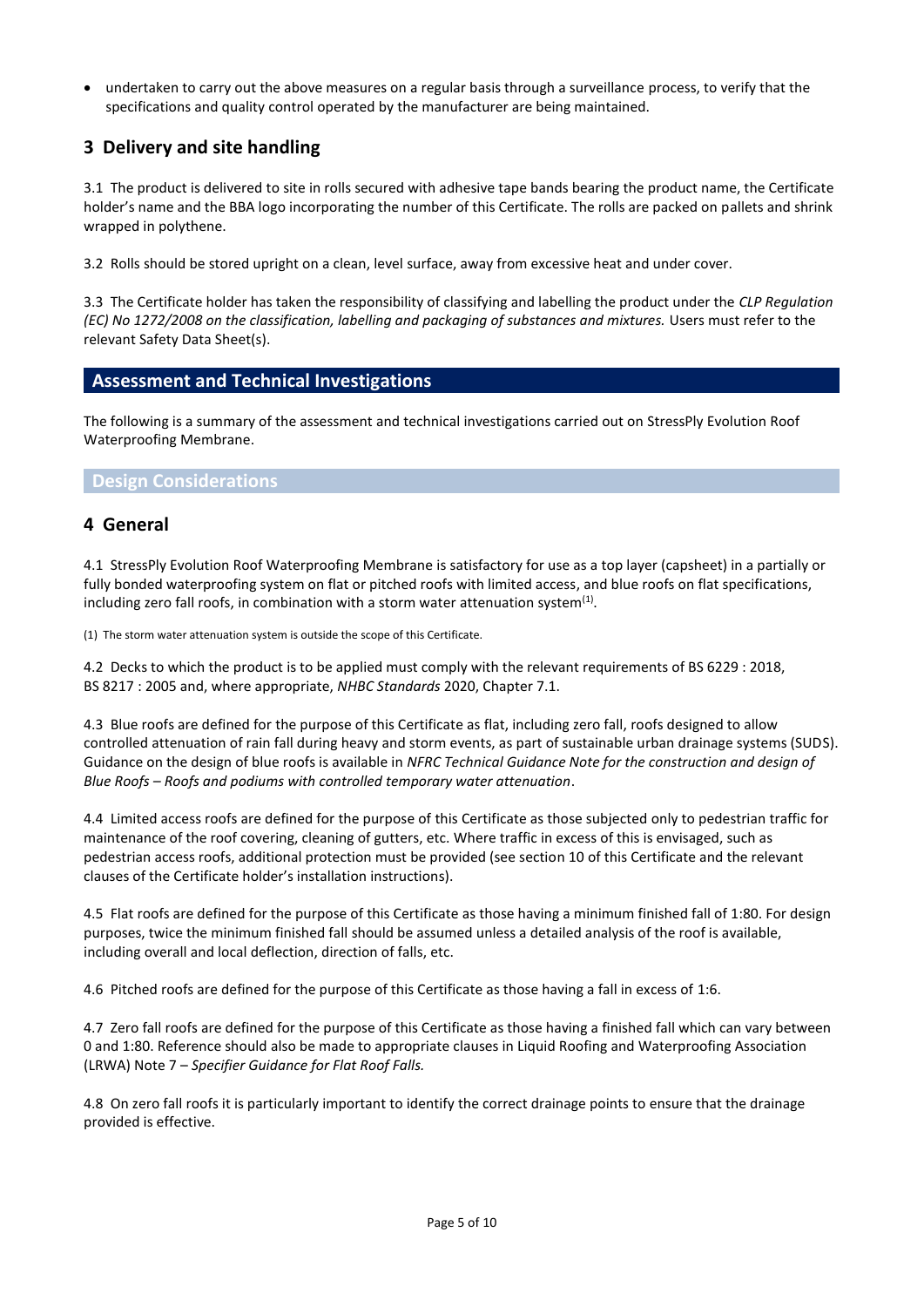4.9 Insulation materials to be used in conjunction with the product must be in accordance with the Certificate holder's instructions and be either:

- as described in the relevant clauses of BS 6229 : 2018, or
- the subject of a current BBA Certificate and be used in accordance with, and within the limitations of, that Certificate.

## **5 Practicability of installation**

Installation of StressPly Evolution Roof Waterproofing Membrane must only be carried out by roofing contractors trained and approved by the Certificate holder.

### **6 Weathertightness**



The product, including joints, when completely sealed and consolidated, will adequately resist the passage of moisture into the interior of a building and so satisfy the requirements of the national Building Regulations.

### **7 Properties in relation to fire**



7.1 When tested to DD CEN/TS 1187 : 2012<sup>(1)</sup> and classified in accordance with BS EN 13501-5 : 2016<sup>(1)</sup>, a system comprising an 18 mm thick OSB3 substrate, a 3 mm thick self-adhesive, modified bitumen, glass reinforced AVCL with aluminium core, a 130 mm thick polyisocyanurate insulation with bitumen coated glass fleece facing, bonded with a polyurethane adhesive, a 3 mm glass/polyester, modified bitumen venting layer and a layer of StressPly Evolution Roof Waterproofing Membrane, achieved a BROOF(t4) classification:

(1) Fire Test and Classification reports, reference 19886G and 19886H respectively, conducted by Warringtonfire, Gent. Reports available from the Certificate holder.

7.2 When protected by an inorganic covering (eg gravel or paving slabs) listed in the Annex of Commission Decision  $2000/553/EC$ , the membrane is considered to achieve a B<sub>ROOF</sub>(t4) classification and so is unrestricted by the national Building Regulations with respect to proximity to a boundary.



7.3 In Wales and Northern Ireland, when used on flat roofs with the surface finishes listed below, the roof is also deemed to be unrestricted:

- bitumen-bedded stone chippings covering the whole surface to a depth of not less than 12.5 mm
- bitumen-bedded tiles of a non-combustible material
- sand and cement screed
- macadam.



7.4 The designation of other specifications should be confirmed by reference to the requirements of the documents supporting the national Building Regulations.



7.5 The product, when used in pitches of greater that 70°, excluding upstands, should not be used on buildings in England and Wales that have a storey at least 18 m above ground level and contain: one or more dwellings, an institution, a room for residential purposes (excluding any room in a hostel, hotel or boarding house), student accommodation, care homes, sheltered housing, hospitals or dormitories in boarding schools.

### **8 Resistance to wind uplift**

The adhesion of the bonded product is sufficient to resist the effects of wind suction, elevated temperature and thermal shock conditions likely to occur in practice.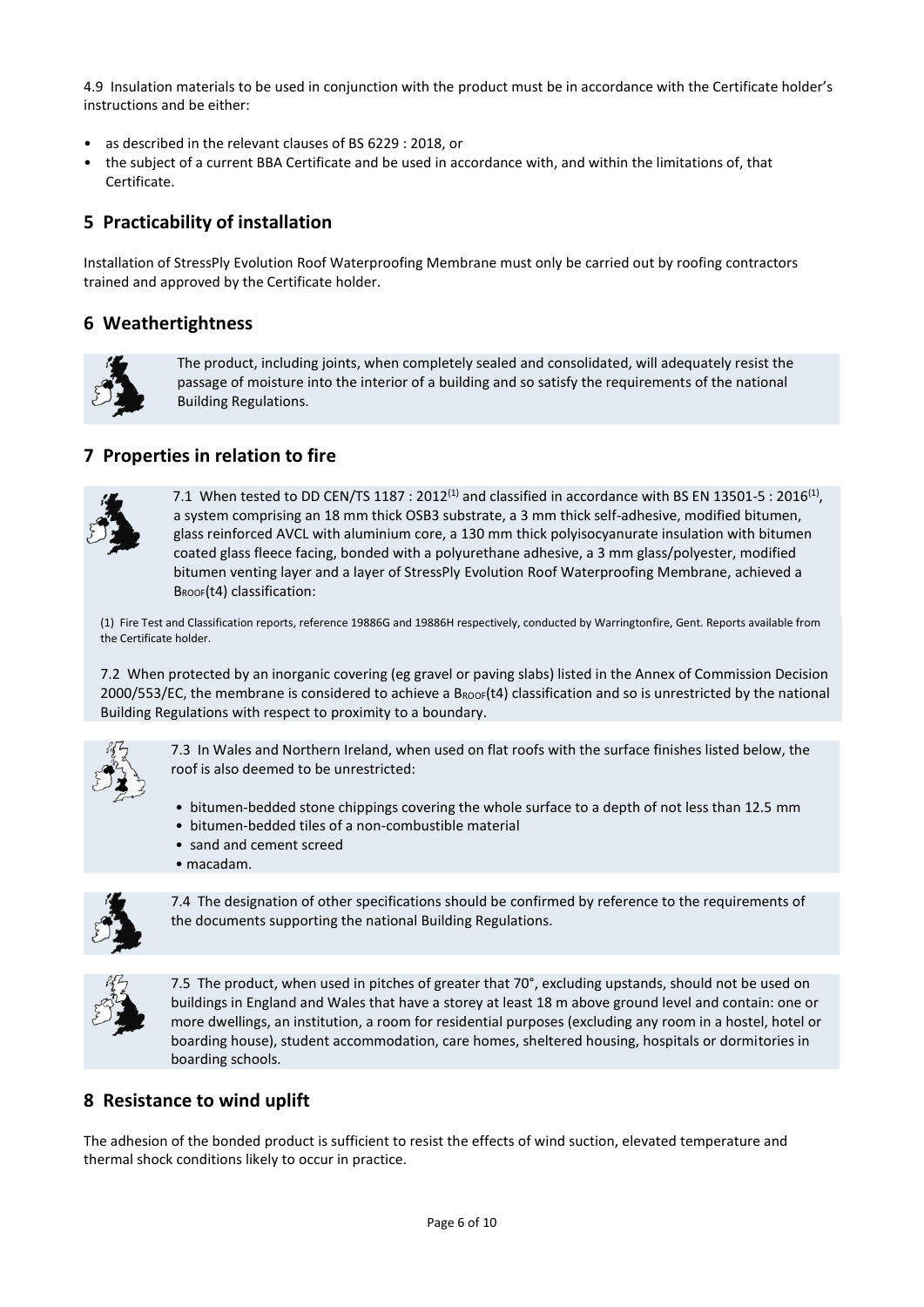### **9 Resistance to mechanical damage**

9.1 The product can accept, without damage, the foot traffic and light concentrated loads associated with installation and maintenance. Where traffic in excess of this is envisaged, such as for maintenance of lift equipment, a walkway must be provided (for example, using concrete slabs supported on bearing pads). Reasonable care should be taken to avoid puncture by sharp objects or concentrated loads.

9.2 The product is capable of accepting minor structural movement while remaining weathertight.

### **10 Maintenance**



10.1 The product should be the subject of six-monthly inspections and maintenance in accordance with BS 6229 : 2018, Chapter 7, to ensure continued satisfactory performance.

10.2 Where damage has occurred, it should be repaired in accordance with section 15 of this Certificate and the Certificate holder's instructions.

### **11 Durability**



11.1 Under normal service conditions, the product will provide a durable waterproof covering with a service life in excess of 30 years.

11.2 Localised loss of the mineral surfacing may occur after some years in areas where complex detailing of the roof design is incorporated.

### **12 Reuse and recyclability**

The product comprises bitumen and polyester which can be recycled.

#### **Installation**

### **13 General**

13.1 Installation of StressPly Evolution Roof Waterproofing Membrane is carried out in accordance with the Certificate holder's instructions, the relevant clauses of BS 8000-0 : 2014, BS 8000-4 : 1989 and BS 8217 : 2005 and this Certificate.

13.2 Deck surfaces must be dry, clean and free from sharp projections such as nail heads and concrete nibs. The substrate should be prepared using Garland Garla-Prime at the recommended coverage rate of 0.2 to 0.3  $\text{e} \cdot \text{m}^{-2}$  prior to installation of the waterproofing system.

13.3 The product may be laid in conditions normal to roofing work and must not be laid in rain, snow or heavy fog, nor if the temperature falls below 5°C, unless precautions against condensation have been taken.

13.4 Underlays should be installed in accordance with the appropriate clauses of BS 8217 : 2005.

13.5 The roofing layers must always be installed with staggered overlaps and in such a manner that no counter-seams in the direction of the outlets are made.

13.6 At falls in excess of 5° (1:11), precautions against slippage, and requirements for mechanical fixing as required by BS 8217 : 2005, should be observed.

### **14 Procedure**

14.1 Bonding is achieved by melting the lower surface by torching and pressing the membrane down. Care must be taken not to overheat the membrane.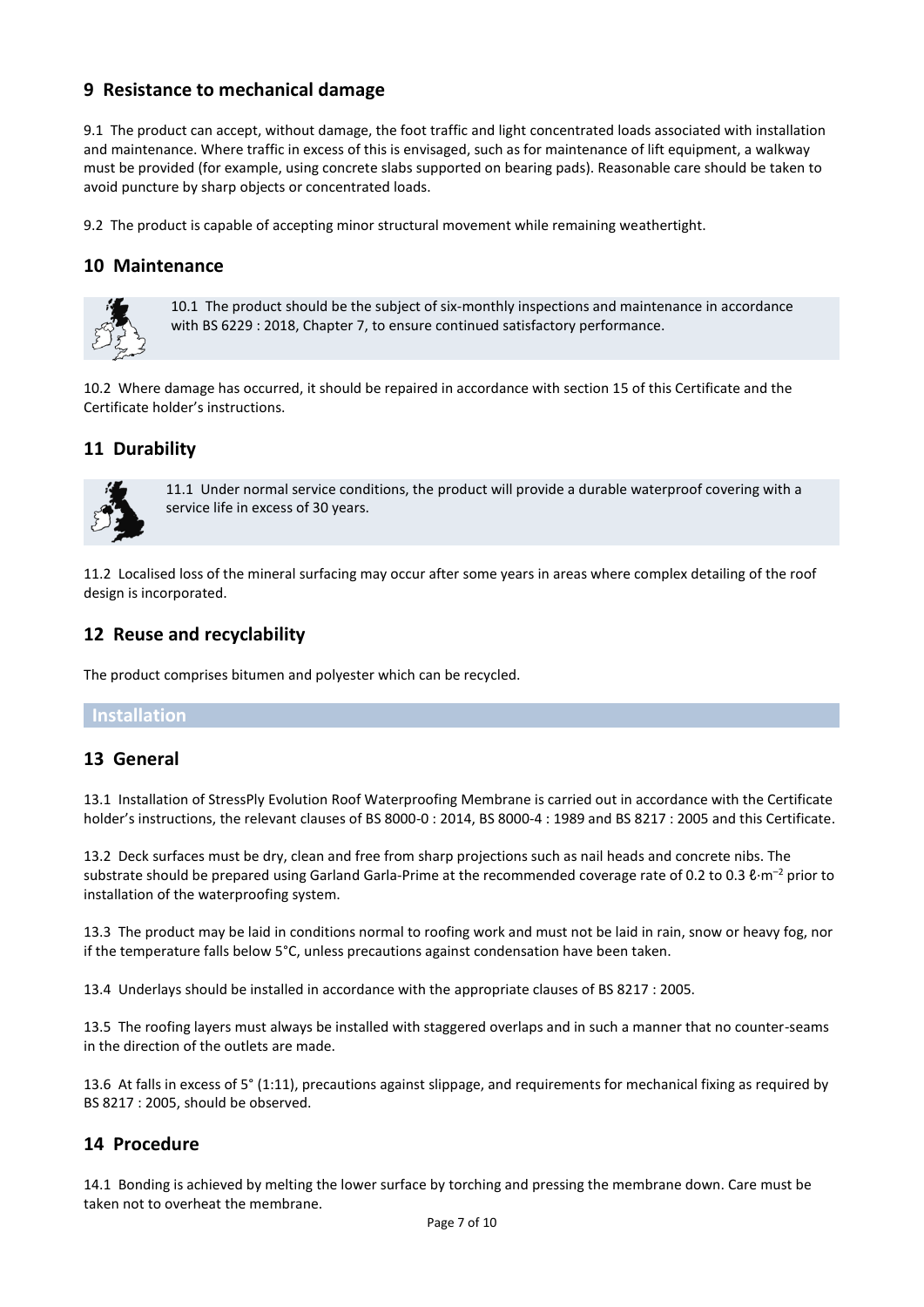14.2 The product is installed with side laps of 100 mm and end laps of 150 mm, ensuring that a continuous bead of bitumen exudes from the lap, with laps between the membrane and any base sheets offset by a minimum of 300 mm.

14.3 When partially bonding, a suitable venting layer is loose-laid across the substrate with the appropriate overlaps and the waterproofing system fully bonded over the venting layer.

14.4 Detailing is carried out in accordance with the Certificate holder's instructions.

## **15 Repair**

In the event of damage, the product can be effectively repaired with a patch of the membrane torch-bonded over the damaged area in accordance with the Certificate holder's instructions.

#### **Technical Investigations**

### **16 Tests**

An assessment was made on test data in relation to:

- thickness
- width
- mass per unit area
- length
- watertightness (six metre head of water)
- tensile strength
- elongation at break
- nail tear
- static indentation, hard and soft substrates
- dynamic impact, hard and soft substrates
- low temperature flexibility
- heat resistance
- peel strength of joints
- shear strength of joints
- dimensional stability
- wind uplift
- the effect of long term water exposure on membrane joints
- the effect of heat ageing on low temperature flexibility and heat resistance for a 30 year equivalent.

### **17 Investigations**

17.1 The manufacturing process was evaluated, including the methods adopted for quality control, and details were obtained of the quality and composition of the materials used.

17.2 Fire test and classification data for the product were evaluated.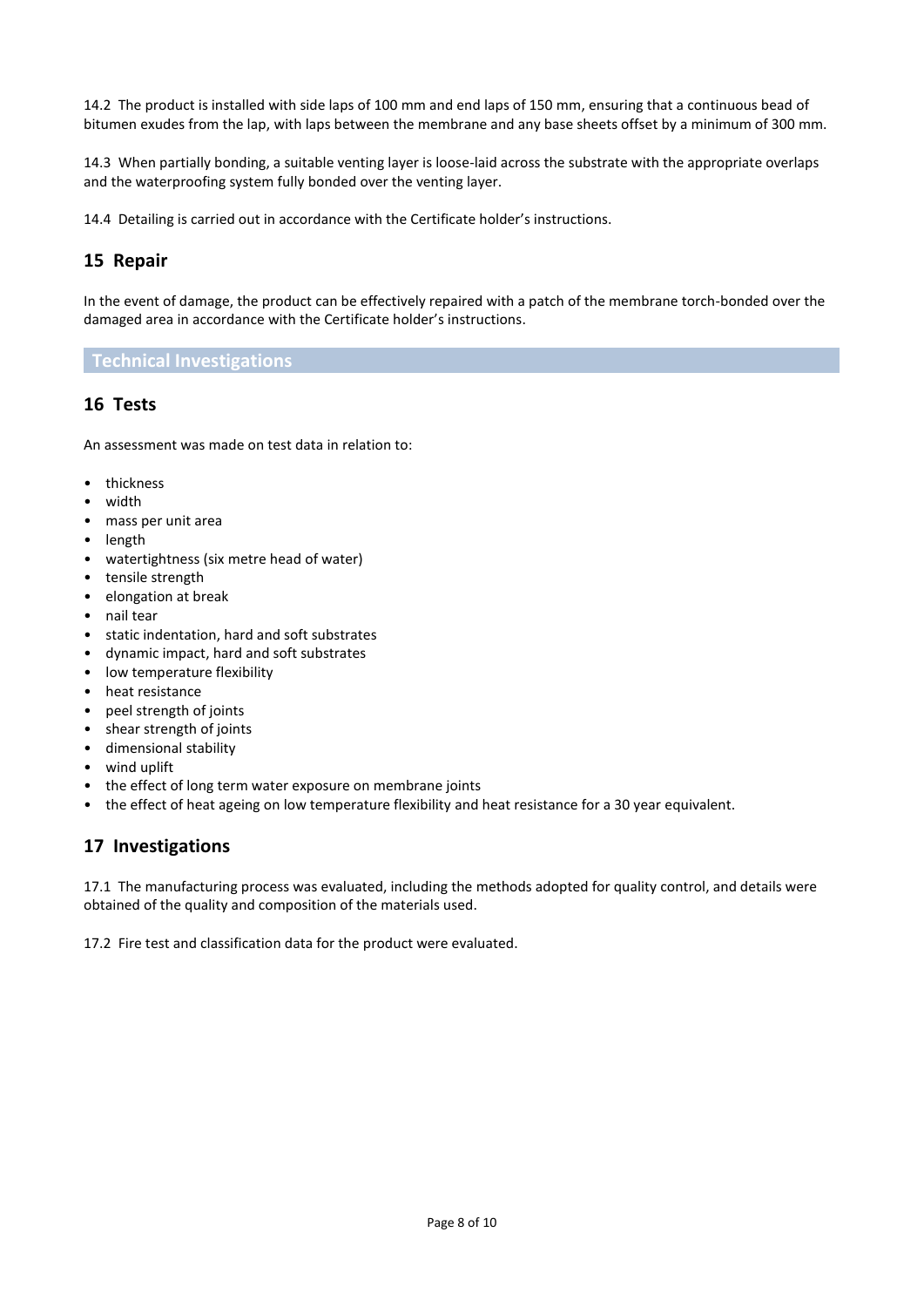## **Bibliography**

BS 6229 : 2018 *Flat roofs with continuously supported flexible waterproof coverings — Code of practice* 

BS 8000-0 : 2014 *Workmanship on construction sites — Introduction and general principles*  BS 8000-4 : 1989 *Workmanship on building sites — Code of practice for waterproofing* 

BS 8217 : 2005 *Reinforced bitumen membranes for roofing — Code of practice*

BS EN 13501-5 : 2016 *Fire classification of construction products and building elements — Classification using data from external fire exposure to roof tests* 

DD CEN/TS 1187 : 2012 *Test methods for external fire exposure to roofs* 

EN 13707 : 2013 *Flexible sheets for waterproofing — Reinforced bitumen sheets for roof waterproofing — Definitions and characteristics*